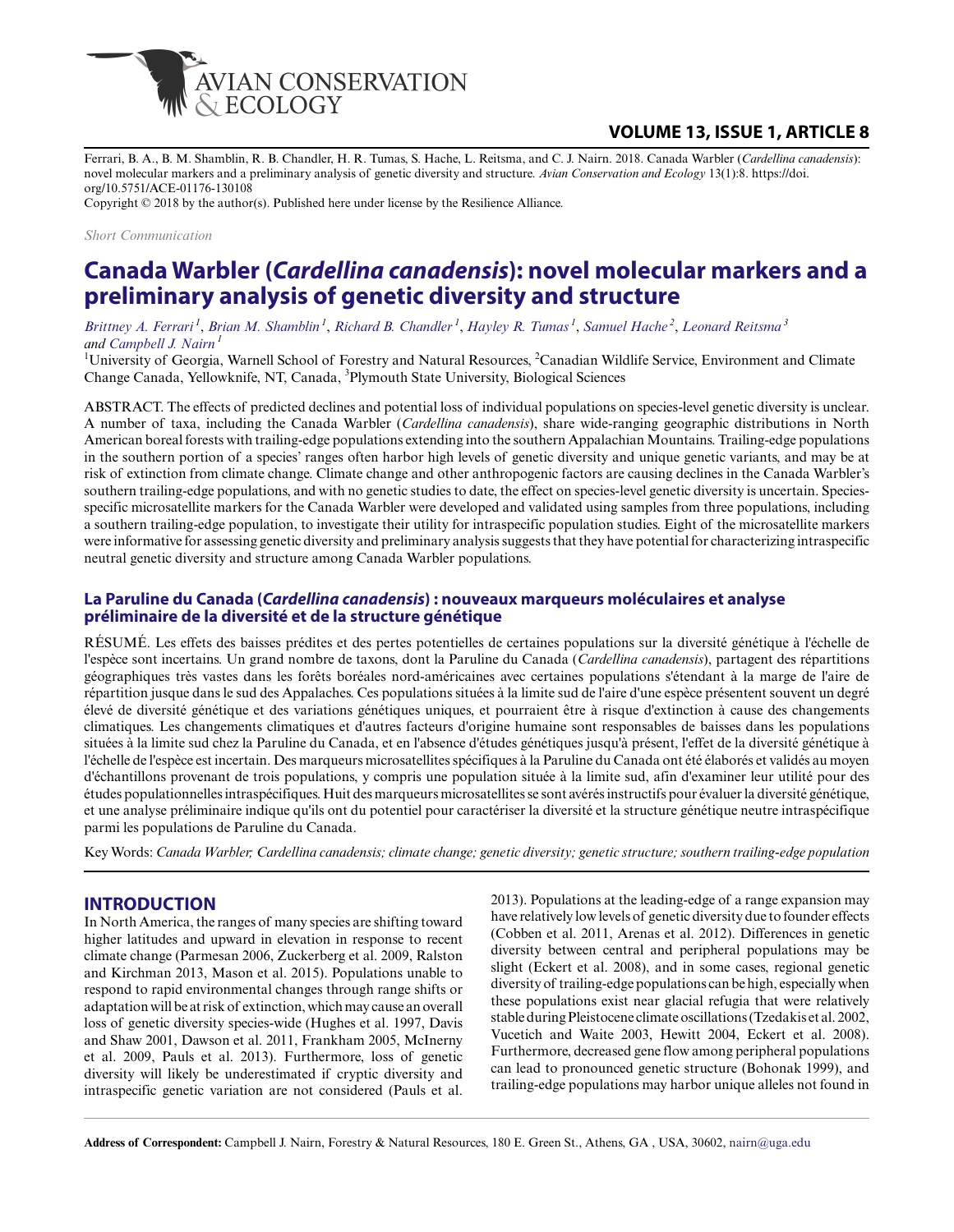other regions of the range (Petit et al. 2003, Hewitt 2004, Provan and Maggs 2012). The possibility that some trailing-edge populations were diverging from populations at higher latitudes prior to recent environmental change (Hewitt 1996, Hampe and Petit 2005, Parisod and Joost 2010) has led to calls for their recognition as distinct ecological and evolutionary units (Crandall et al. 2000, Fraser and Bernatchez 2001).

The Canada Warbler (*Cardellina canadensis*) is a Neotropical-Nearctic migratory species of conservation concern that, according to the North American Breeding Bird Survey (BBS), has been declining at a rate of 2.3% per year since 1966 (Sauer et al. 2014). Although BBS data are not sufficient for reliably estimating historic trends of peripheral Canada Warbler populations in the northern boreal or southern Appalachian Mountain regions, species distribution models predict widespread population declines near the southern edge of the breeding range (Matthews et al. 2004, Sauer et al. 2014). Population declines and model projections have prompted organizations such as the North American Bird Conservation Initiative, Partners in Flight, and the Northeast Endangered Species and Wildlife Diversity Technical Committee to designate Canada Warblers as high priority for research and conservation (Reitsma et al. 2010, Stralberg et al. 2015, 2017). In Canada, this species is listed as Threatened under the Species at Risk Act (S.C. 2002, c.29; Environment Canada 2016). The National Audubon Society has classified Canada Warbler as one of 188 North American bird species that is expected to lose more than 50% of its geographic range by 2080 because of climate change (Langham et al. 2015).

The breeding range of the Canada Warbler extends across the southern boreal region of Canada into the northeastern United States, including the Great Lakes region and Appalachian Mountains into northeastern Georgia (Reitsma et al. 2010). Southern Appalachian populations are patchily distributed and restricted to habitats above 1000 m elevation (COSEWIC 2008, Reitsma et al. 2010). Canada Warblers utilize various habitats throughout their range, but are most common in moist, mixed coniferous-deciduous forests (Reitsma et al. 2010, Haché et al. 2014, Ball et al. 2016). As ground nesters, they are dependent on complex forest structure, especially dense understory vegetation (Hallworth et al. 2008, Goodnow and Reitsma 2011, Becker et al. 2012). Adult Canada Warblers display high breeding site fidelity (Hallworth et al. 2008), which has been documented as a contributor to limited gene flow and strong population structure in other songbird species (Temple et al. 2006, Coulon et al. 2008, Walsh et al. 2012). The extent of natal dispersal is largely unknown, although it can be as short as 500 m in North Carolina and New Hampshire (RBC and LRR, *unpublished data*).

No population studies examining genetic diversity and structure have been conducted for the Canada Warbler and no molecular markers for the species have been reported. Development of neutral molecular markers for the species will facilitate studies examining genetic diversity and connectivity across the Canada Warbler's range. It is unclear how the loss of peripheral populations might impact species-level genetic diversity, therefore, characterizing genetic diversity and distribution for the species is needed to inform conservation and management strategies. To address this need, we developed novel speciesspecific microsatellite markers for Canada Warbler and conducted a preliminary analysis to evaluate their utility for intraspecies population studies. We compared a leading- and a trailing-edge breeding population to a population located within the central portion of the species' breeding range. We hypothesized that southern populations would have high levels of genetic diversity because they occur near glacial refugia in the southern Appalachian Mountains and that the three populations would be genetically distinct because of geographic distances between them.

# **METHODS**

## **Sample collection**

Rectrices were collected from Canada Warblers breeding in three study areas: the United States Department of Agriculture (USDA) Coweeta Hydrologic Laboratory in Otto North Carolina, U.S. (NC,  $n = 72$ ), Canaan, New Hampshire, U.S. (NH,  $n = 57$ ), and Fort Liard in the Northwest Territories, Canada (NWT,  $n = 40$ ) during the 2014 and 2015 breeding seasons (Fig. 1). Pairwise geographic distances between Coweeta NC-Canaan NH, Coweeta NC-Fort Liard NWT, and Canaan NH-Fort Liard NWT are 1371 km, 3997 km, and 3856 km, respectively. Individuals were caught by mist net and were banded with United States Geological Survey (USGS) aluminum bands. At the NC site, approximately 100 μL of blood was collected from the brachial vein and stored on Flinders Technology Associates ( $FTA^{TM}$ ) cards or in lysis buffer. Samples placed on  $\text{FTA}^{\text{TM}}$  cards were allowed to dry and stored at -20 °C. Samples in lysis buffer were stored at room temperature. Two rectrices were obtained from each individual and placed in small envelopes, which were stored at room temperature or -20 °C. Samples collected in NH and Canada were subsequently transferred to 95% ethanol for preservation and transport.

**Fig. 1**. Distribution map of the breeding and migratory range for Canada Warblers (*Cardellina canadensis*). Sample collection sites are indicated on map with lettered circles: (A) Coweeta, North Carolina, USA; (B) Canaan, New Hampshire, USA; (C) Fort Liard, Northwest Territories, Canada. (Map from The Birds of North America [https://birdsna.org;](https://birdsna.org) used with permission)

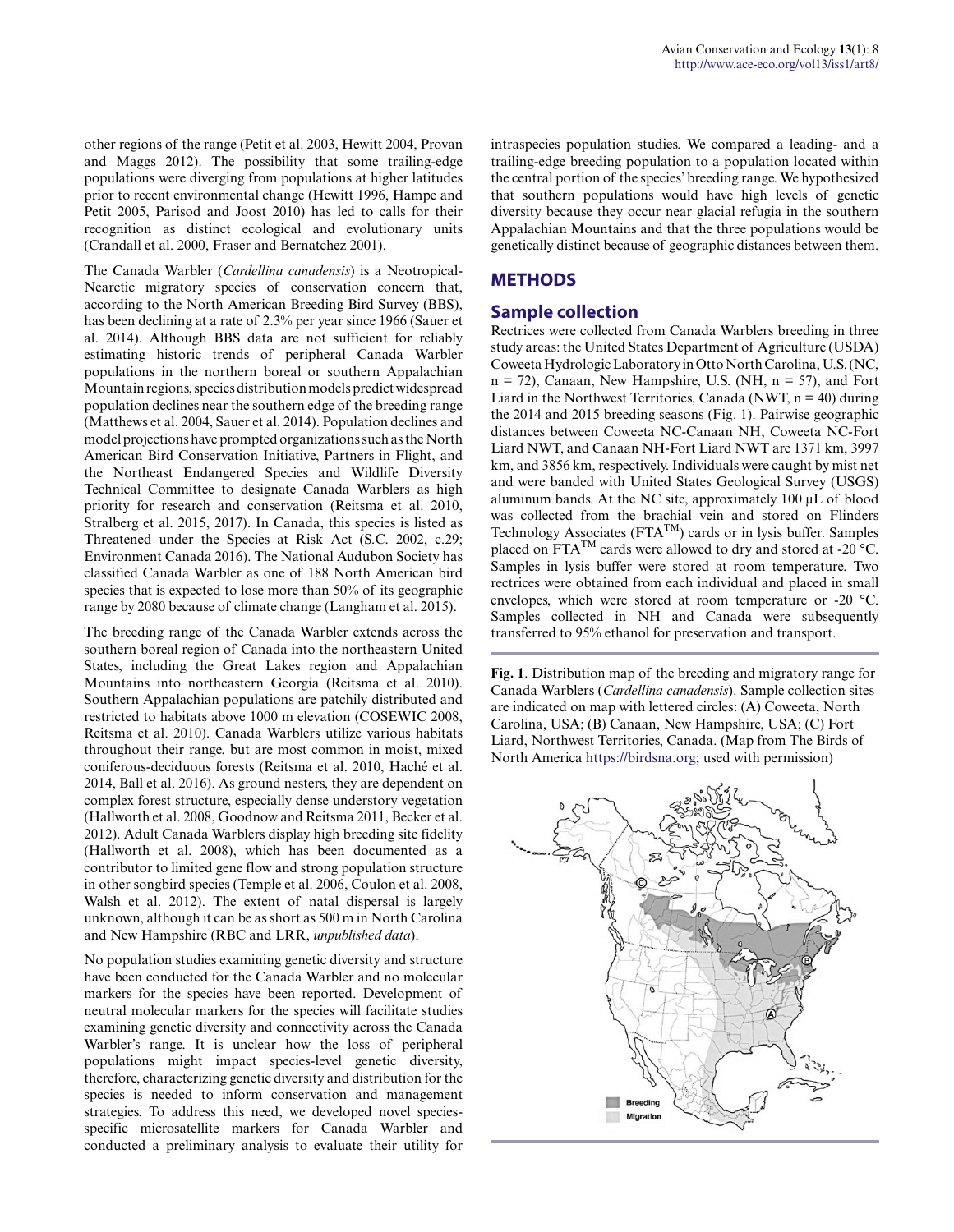**Table 1**. Characterization of microsatellite markers developed for Canada Warblers (*Cardellina canadensis*) tested on samples from a single population in Coweta, North Carolina. N, number of individuals genotyped at each locus; k, number of alleles at each locus;  $\rm{H}_\odot$ , observed heterozygosity;  $\rm{H}_E$ , expected heterozygosity; and  $\rm{P_{HW}}$ , probability that genotype proportions conform to Hardy-Weinberg Proportions. GenBank accession numbers are listed for each microsatellite locus sequence.

| Locus               | Primer Sequence                      | Motif                  | N  | k  | Size range (bp) | $H_{\alpha}$ | $H_{E}$ | $P_{\text{HW}}$ | GenBank  |
|---------------------|--------------------------------------|------------------------|----|----|-----------------|--------------|---------|-----------------|----------|
| CAWA05              | F: "GGTCCCTCTCAGATGTGTCC             | $(ATATC)^{11}$         | 71 | 9  | 232-272         | 0.732        | 0.768   | 0.6571          | KY924652 |
|                     | R: AGCCCTCTGATGTCTTCTCG              |                        |    |    |                 |              |         |                 |          |
| CAWA11              | F: "ATAAACTCCGTGGCTGCTG              | $(AACAT)^{16}$         | 70 | 10 | 152-202         | 0.714        | 0.867   | ${}_{0.0001}$   | KY924653 |
|                     | R: <sup>b</sup> CCTCTCTGCCACCTTTCC   |                        |    |    |                 |              |         |                 |          |
| CAWA13              | F: <sup>a</sup> CCTCAAGAGCCAGAAAGC   | $(ATGCC)^{17}$         | 72 | 14 | 389-454         | 0.917        | 0.898   | 0.7964          | KY924654 |
|                     | R: <sup>b</sup> GGCCTAGAGACAGCTGTTG  |                        |    |    |                 |              |         |                 |          |
| CAWA20              | F: <sup>a</sup> ACCCTGTACCTTTCTCCCG  | $(AGAT)^{14}$          | 71 | 8  | 375-403         | 0.803        | 0.813   | 0.8833          | KY924655 |
|                     | R: AGCTGTTACTTTGGCGAGTG              |                        |    |    |                 |              |         |                 |          |
| CAWA25              | F: <sup>a</sup> ACTTGCTTGTCACCTTGC   | $(ATCC)^{17}$          | 71 | 11 | 112-196         | 0.648        | 0.835   | ${}_{0.0001}$   | KY924656 |
|                     | R: <sup>b</sup> ACCCTAAAGCACTCTCGAGC |                        |    |    |                 |              |         |                 |          |
| <sup>T</sup> CAWA28 | F: "GGAACACATGCTCTGCCTC              | $(AAAG)^{25}$          | 71 | 32 | 264-484         | 0.915        | 0.956   | ${}_{0.0001}$   | KY924657 |
|                     | R: <sup>b</sup> AAACGTCCTGCTTTCTGTCG |                        |    |    |                 |              |         |                 |          |
| CAWA29              | F: "GGACCTCTGAGCAATCTGG              | $(AAATAG)^{11}$        | 70 | 23 | 435-546         | 0.871        | 0.935   | 0.2310          | KY924658 |
|                     | R: <sup>P</sup> CTTTCCACAGCCCGTTGTAC |                        |    |    |                 |              |         |                 |          |
| CAWA30              | F: "GGTTTCACACACATCCCTCC             | (AAAGAG) <sup>25</sup> | 69 | 29 | 285-450         | 0.942        | 0.945   | 0.9843          | KY924659 |
|                     | R: <sup>b</sup> GGATGGACAGAGGGATGGAC |                        |    |    |                 |              |         |                 |          |
| CAWA33              | F: "TCTTTCTGCCCTCCTCTGG              | $(AAGAG)^{11}$         | 72 | 12 | 214-274         | 0.875        | 0.855   | 0.8055          | KY924660 |
|                     | R: AAGATGGAACCAGGCCTCAG              |                        |    |    |                 |              |         |                 |          |
| <sup>T</sup> CAWA37 | F: "GCTCCCATCTCTGCCATAG              | $(AGATG)^{15}$         | 72 | 19 | 290-456         | 0.75         | 0.913   | ${}_{0.0001}$   | KY924661 |
|                     | R: <sup>"</sup> CCTTCAATGTCACCTGTGCC |                        |    |    |                 |              |         |                 |          |

CAG Tag (CAGTCGGGCGTCATCA)

<sup>b</sup>GTTT Tag (GTTT)

<sup>c</sup>M13 Tag (GGAAACAGCTATGACCAT)

 $^{\dagger}$ Markers that were removed prior to analyses because of high null allele frequencies.

### **DNA extraction and analysis**

Total genomic DNA was isolated from individual samples of either 10 μL of blood or single feathers using the DNEasy Blood and Tissue® kit (Qiagen). Feather samples were macerated prior to digestion. Individual DNA samples were genotyped using the 10 locus-specific primer pairs. Amplification reaction conditions, thermal cycling parameters, fragment analyses, and allele scoring were conducted as previously described in Tumas et al. (2017).

#### **Primer development**

Novel microsatellite markers were developed for population genetic studies of Canada Warbler. Genomic DNA was isolated from a blood sample, obtained from a Canada Warbler captured in NC, using a DNEasy Blood and Tissue® kit (Qiagen). Total genomic DNA was used for library preparation using the Kapa Biosystems® KAPA LTP Library Preparation Kit for Illumina® platforms. Paired-end sequences were analyzed using the Illumina® NextSeq sequencing system. Paired reads were assembled using Geneious 8.1.6 (Kearse et al. 2012) and sequences over 150 bp in length were extracted and queried for microsatellite loci using MSATCOMMANDER (Faircloth 2008). Of the 3300 microsatellites identified, 1100 included unique sequences surrounding the repeats with sufficient length for primer design. Forty-eight primers pairs were selected using repeat length, motif, number of repeating units and primer pair penalty. Primers were tagged as noted (Table 1). A M13, CAG, or GTTT tag was added to the 5' terminus of locus-specific primers and amplification reactions carried out as described in Tumas et al. (2017). The 48 primer pairs were screened for amplification consistency and polymorphism in 30 Canada Warblers captured at the NC study site. Loci were not tested for sex linkage and all loci that produced inconsistent amplification or null alleles were excluded. Ten primer pairs amplified consistently in these samples and were subsequently used to genotype samples from the three populations (Table 1).

#### **Genetic diversity**

Allelic data were scored using GeneMapper® 5.0 (Applied Biosystems) and formatted for analysis using GMCONVERT (Faircloth 2006). CERVUS 3.0 (Kalinowski et al. 2007) was used to calculate mean number of alleles per locus (k), observed heterozygosity  $(H_0)$ , expected heterozygosity  $(H_E)$ , and deviations from Hardy-Weinberg Proportions (P<sub>HW</sub>). Linkage disequilibrium (LD) was calculated using GENEPOP (Raymond and Rousset 1995; Table 1). Arlequin (Excoffier et al. 2005) was used to calculate  $\mathrm{H_{O}}, \mathrm{H_{E}},$  and k for each study area. Number of private alleles was calculated in R using the *poppr* package (Kamvar et al. 2014, R Core Team 2016). Allelic richness  $(A_R)$ with rarefaction to the minimum population sample size (n) was calculated in R using the *divBasic* function in the "diveRsity" package (Keenan et al. 2013, R Core Team 2016). Significant differences in observed heterozygosity and allelic richness were tested between pairs of the three populations using a two sample t-test across locus values for each metric in R.

### **Population differentiation**

Estimates of pairwise  $F_{ST}$  values were calculated using Arlequin (Excoffier et al. 2005). STRUCTURE 2.2 (Pritchard et al. 2000) was used to estimate the number of genetically distinct clusters. Both the admixture and the no admixture model were implemented in STRUCTURE (250,000 burnin, 250,000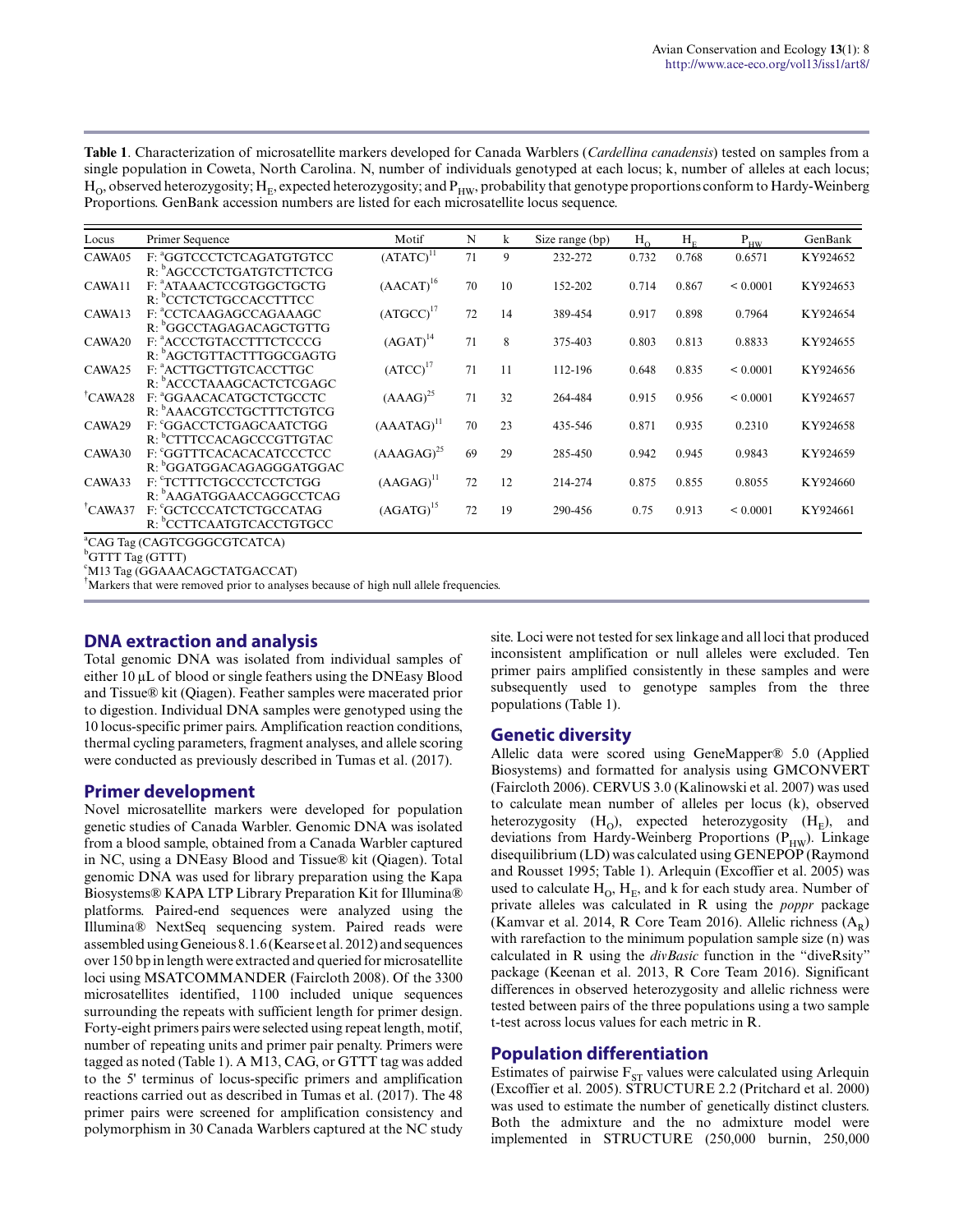additional MCMC iterations) with correlated allele frequencies, using sampling locations as a prior (locprior) as well as without sampling locations as a prior, and otherwise default settings. We ran 20 iterations for each hypothesized number of genetic clusters (K) ranging from 1 to 6. The optimal K was evaluated using two methods, the Evanno method (Evanno et al. 2005) and the lnlikelihood method as described in Rosenberg et al. (2001) using the average probability per value of K. STRUCTURE HARVESTER (Earl and vonHoldt 2012) was used to evaluate the optimal K according to the method described in Evanno et al. (2005).

## **RESULTS**

### **Primer development**

Forty-eight primers pairs were tested for amplification using 30 Canada Warbler samples from the NC study site. Ten primer pairs consistently amplified the respective locus. Two markers (CAWA28 and CAWA37) of the 10 microsatellite markers validated in this study produced high null allele frequencies that could not be resolved with subsequent regenotyping. These two loci were excluded from subsequent analyses (Table 1).

#### **Genetic diversity**

The number of alleles per locus for the 169 genotyped individuals ranged from 8 to 32. Overall, populations had an average observed heterozygosity  $(H<sub>o</sub>)$  of 0.80, and an average allelic diversity (k) of 17.5 (Table 2). Observed heterozygosity was similar for the three populations (NC =  $0.80$ , NH =  $0.80$ , NWT =  $0.78$ ). Allelic richness was highest in the NH population (13.6), intermediate in the NC population (12.8), and lowest in the NWT population (11.6). Observed heterozygosity and allelic richness were not significantly different between any pair of populations based on a two sample t-test ( $p > 0.05$ ). The total number of private alleles was 27, with 16 alleles in the NH population, 10 identified in the NC population, and one in the NWT population.

**Table 2**. Number of individuals genotyped (N), observed heterozygosity (H<sub>0</sub>), expected heterozygosity (H<sub>E</sub>), mean number of alleles per locus (k), and private alleles.

| Popula-<br>tion | N   | $H^{\alpha}$ | $H_E$ | k    | $A_{\rm R}$ | Private<br>Alleles |
|-----------------|-----|--------------|-------|------|-------------|--------------------|
| NC              | 72  | 0.80         | 0.86  | 14.5 | 12.8        | 10                 |
| <b>NH</b>       | 57  | 0.80         | 0.87  | 15.1 | 13.6        | 16                 |
| <b>NWT</b>      | 40  | 0.78         | 0.87  | 12.3 | 11.6        |                    |
| Overall         | 169 | 0.80         | 0.87  | 17.5 | NA          | 27                 |

### **Population differentiation**

Pairwise estimates of  $F_{ST}$  indicated that the NC population was significantly different from NH and NWT ( $F_{ST} = 0.008$ , p < 0.0001 for both comparisons), but the NH and NWT populations were not significantly different ( $F_{ST}$  = -0.002, p = 0.883). The two methods used to identify the optimal K from the STRUCTURE analyses differed in their results. The Evanno method indicated  $K = 2$ , which was consistent with STUCTURE bar plots generated from the locprior runs that indicated a NC cluster and a NH/NWT cluster (Fig. 2). However, structure was not apparent in the bar plot for  $K = 2$  for the model runs that did not include sampling locations as a prior. The ln-likelihood method suggested all samples belonged to a single cluster, irrespective of whether sampling location was included as a prior.

**Fig. 2**. STRUCTURE output using the Evanno method (Evanno et al. 2005) and STRUCTURE HARVESTER (Earl and vonHoldt 2012) with (A) sampling locations as a prior and (B) without sampling locations as a prior. Sample sites are indicated on the X axis. NC: Coweeta, North Carolina, USA; NH: Canaan, New Hampshire, USA; NWT: Fort Liard, Northwest Territories, Canada.



### **DISCUSSION**

An understanding of genetic diversity and structure is essential for the development of science-based conservation and management strategies for species threatened by habitat loss and climate change. Studies suggest that although neutral genetic diversity may not be correlated with adaptive genetic diversity, neutral genetic variation is an important consideration in conservation (Bonin et al. 2007, Moritz 1994) and molecular markers are effective tools for investigating gene flow, migration, and dispersal among populations (Holderegger et al. 2006).

Consistent with our hypotheses, we found evidence of possible population structure, with the southern trailing-edge population (North Carolina) being genetically distinct from the central (New Hampshire) and leading-edge (Northwest Territories) populations. In contrast to our predictions, the central and leading-edge populations did not differ from one another in spite of the large geographic distance between them. The Northwest Territories population did, however, have fewer unique alleles, consistent with a more recently established population.

Subtle genetic structure was present among the sampled Canada Warbler populations. Pairwise  $F_{ST}$  estimates indicated low but significant differentiation between NC and the two other populations ( $F_{ST}$  = 0.008, p < 0.0001 for both comparisons). The Evanno method interpretation of STRUCTURE analyses using sampling locations as a prior (locprior) also supported the presence of two gene pools  $(K = 2)$ , with individuals sampled in North Carolina assigned to one cluster, and individuals from NWT and NH assigned to a second cluster (Fig. 2). Without using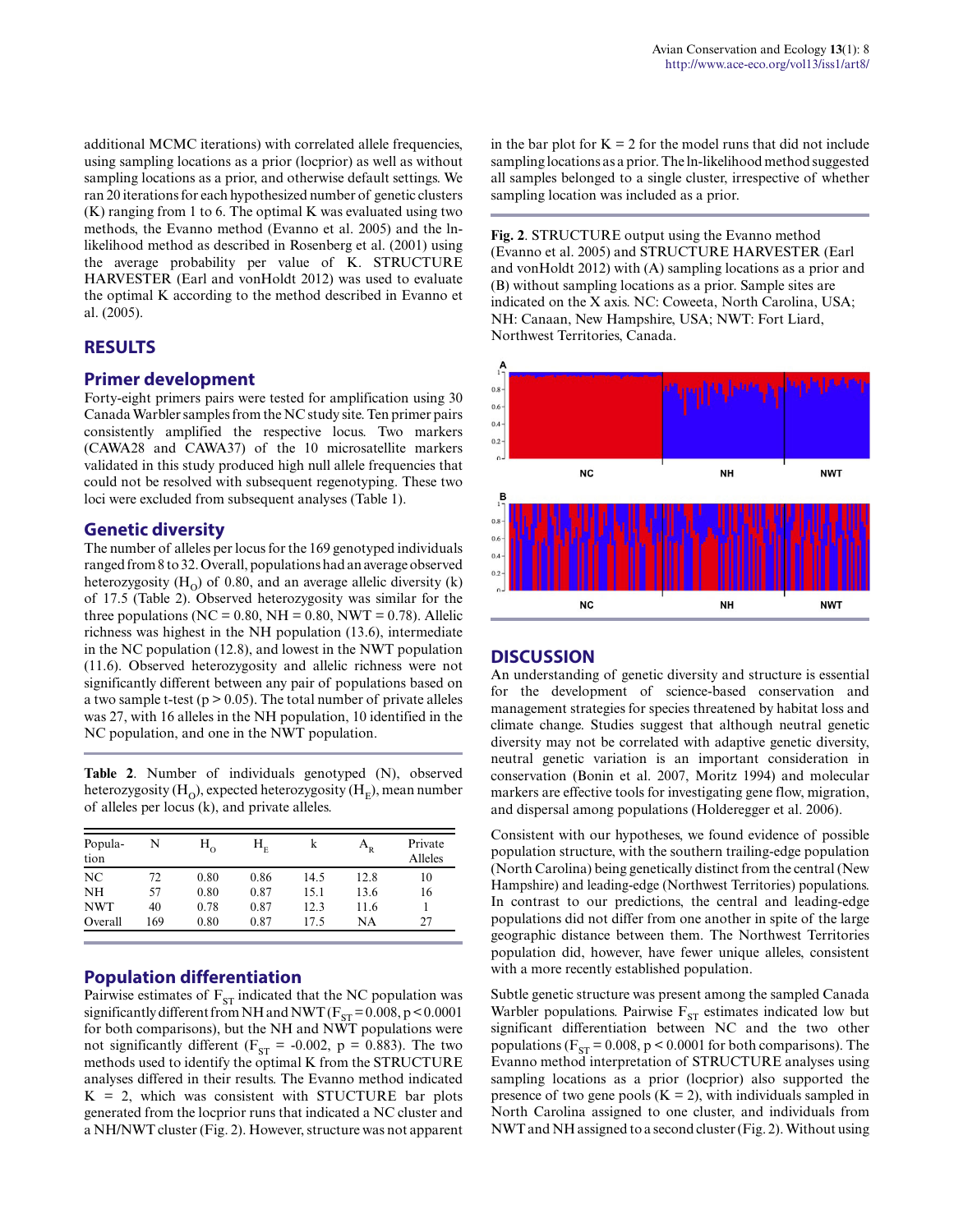sampling location as a prior (nolocprior), the Evanno method interpretation of STRUCTURE analysis did not support  $K = 2$ . Analyses using the ln-likelihood method indicated the presence of a single gene pool.

This study suggests the possibility that the southern trailing-edge population of Canada Warblers may be genetically distinct from central and leading-edge populations and harbor unique genetic diversity. Although more comprehensive sample coverage and analyses are needed, these observations raise the possibility that extirpation of populations in the southern range margin could have negative genetic consequences for the species overall. Climate-based distribution modeling predicts range shifts for 15 boreal bird species under two carbon emissions scenarios (Ralston and Kirchman 2013) and other models predict poleward and upslope shifts with declines or extirpation of high elevation bird populations (Rodenhouse et al. 2007, Virkkala et al. 2008). Trailing-edge populations of Canada Warblers already occur at the highest elevations in much of the southern Appalachians, so shifts in elevation are not possible. Species can persist in new conditions brought on by climate change through adaptation (Hoffmann and Sgrò 2011) or shifting their range (Chen et al. 2011). However, if the environment is changing more rapidly than the species can respond with adaption or range shifts, this may lead to extirpation (Davis and Shaw 2001, Dawson et al. 2011, Stralberg et al. 2015). This may also be the case for much of the biodiversity found in the southern Appalachian Mountains, which represents the low latitude range limit of numerous taxa (Stein et al. 2000).

Trailing-edge populations of Canada Warblers may be genetically distinct from populations at higher latitudes in the central and leading-edge of the species' range, and harbor unique genetic diversity. However, more comprehensive sampling throughout the breeding range is needed to gain a more complete understanding of the spatial distribution of genetic diversity. Future studies should also attempt to understand the extent to which divergence of southern Appalachian populations is adaptive or the result of drift (Weeks et al. 2016).

*Responses to this article can be read online at:* <http://www.ace-eco.org/issues/responses.php/1176>

#### **Acknowledgments:**

*The authors gratefully acknowledge research funding provided by the University of Georgia Warnell School of Forestry and Natural Resources and resources available at the Georgia Genomics Facility. We thank Samuel Merker for assisting with data collection in North Carolina. We thank Rhiannon Pankratz and Rick Ludkin for sample collections in Canada and Environment and Climate Change Canada for funds supporting those collections. We thank P. Benham, M. Hallworth, M. Goodnow, A. Kimiatek, J. Wampler, M. Martin, C. Burns, and A. Demko for assistance in data collection from New Hampshire. We thank the Town of Canaan, N.H. and the Mascoma Watershed Conservation Council for permission to use the study sites. We thank Plymouth State University and the New England Institute for Landscape Ecology for funding. We*

*gratefully acknowledge permission for use of the Canada Warbler range map in Figure 1 from The Birds of North America https:// birdsna.org, maintained by the Cornell Lab of Ornithology.*

#### **LITERATURE CITED**

Arenas, M., N. Ray, M. Currat, and L. Excoffier. 2012. Consequences of range contractions and range shifts on molecular diversity. *Molecular Biology and Evolution* 29:207-218. [http://dx.doi.org/10.1093/molbev/msr187](http://dx.doi.org/10.1093%2Fmolbev%2Fmsr187) 

Ball, J., P. Sólymos, F. Schmiegelow, S. Hache, J. Schieck, and E. Bayne. 2016. Regional habitat needs of a nationally listed species, Canada Warbler (*Cardellina canadensis*), in Alberta, Canada. *Avian Conservation and Ecology* 11(2):10. [http://dx.doi.](http://dx.doi.org/10.5751%2FACE-00916-110210) [org/10.5751/ACE-00916-110210](http://dx.doi.org/10.5751%2FACE-00916-110210) 

Becker, D. A., P. B. Wood, and P. D. Keyser. 2012. Canada Warbler use of harvested stands following timber management in the southern portion of their range. *Forest Ecology and Management* 276:1-9. [http://dx.doi.org/10.1016/j.foreco.2012.03.018](http://dx.doi.org/10.1016%2Fj.foreco.2012.03.018)

Bohonak, A. J. 1999. Dispersal, gene flow, and population structure. *Quarterly Review of Biology* 74:21-45. [http://dx.doi.](http://dx.doi.org/10.1086%2F392950) [org/10.1086/392950](http://dx.doi.org/10.1086%2F392950)

Bonin, A., F. Nicole, F. Pompanon, C. Miaud, and P. Taberlet. 2007. Population adaptive index: a new method to help measure intraspecific genetic diversity and prioritize populations for conservation. *Conservation Biology* 21(3):697-708. [http://dx.doi.](http://dx.doi.org/10.1111%2Fj.1523-1739.2007.00685.x) [org/10.1111/j.1523-1739.2007.00685.x](http://dx.doi.org/10.1111%2Fj.1523-1739.2007.00685.x)

Chen, I., J. K. Hill, R. Ohlemüller, D. B. Roy, and C. D. Thomas. 2011. Rapid range shifts of species of climate warming. *Science* 333:1024-1026. [http://dx.doi.org/10.1126/science.1206432](http://dx.doi.org/10.1126%2Fscience.1206432)

Cobben, M. M. P., J. Verboom, P. F. M. Opdam, R. F. Hoekstra, R. Jochem, P. Arens, and M. J. M. Smulders. 2011. Projected climate change causes loss and redistribution of genetic diversity in a model metapopulation of a medium-good disperser. *Ecography* 34:920-932. [http://dx.doi.org/10.1111/j.1600-0587.2011.06713.](http://dx.doi.org/10.1111%2Fj.1600-0587.2011.06713.x) [x](http://dx.doi.org/10.1111%2Fj.1600-0587.2011.06713.x) 

Committee on the Status of Endangered Wildlife in Canada (COSEWIC). 2008. *COSEWIC assessment and status report on the Canada Warbler in Canada.* COSEWIC, Ottawa, Ontario, Canada. [http://www.sararegistry.gc.ca/default.asp?lang=](http://www.sararegistry.gc.ca/default.asp?lang=En&n=9C5EFEF4-1) [En&n=9C5EFEF4-1](http://www.sararegistry.gc.ca/default.asp?lang=En&n=9C5EFEF4-1)

Coulon, A., J. W. Fitzpatrick, R. Bowman, B. M. Stith, C. A. Makarewich, L. M. Stenzler, and I. J. Lovette. 2008. Congruent population structure inferred from dispersal behaviour and intensive genetic surveys of the threatened Florida scrub-jay (*Aphelocoma coerulescens*). *Molecular Ecology* 17:1685-1701. [http://dx.doi.org/10.1111/j.1365-294X.2008.03705.x](http://dx.doi.org/10.1111%2Fj.1365-294X.2008.03705.x) 

Crandall, K. A., O. R. P. Bininda-Emonds, G. M. Mace, and R. K. Wayne. 2000. Considering evolutionary processes in conservation biology. *Trends in Ecology and Evolution* 15:290-295. [http://dx.doi.org/10.1016/S0169-5347\(00\)01876-0](http://dx.doi.org/10.1016%2FS0169-5347%2800%2901876-0)

Davis, M. B., and R. G. Shaw. 2001. Range shifts and adaptive responses to quaternary climate change. *Science* 292:673-679. [http://dx.doi.org/10.1126/science.292.5517.673](http://dx.doi.org/10.1126%2Fscience.292.5517.673)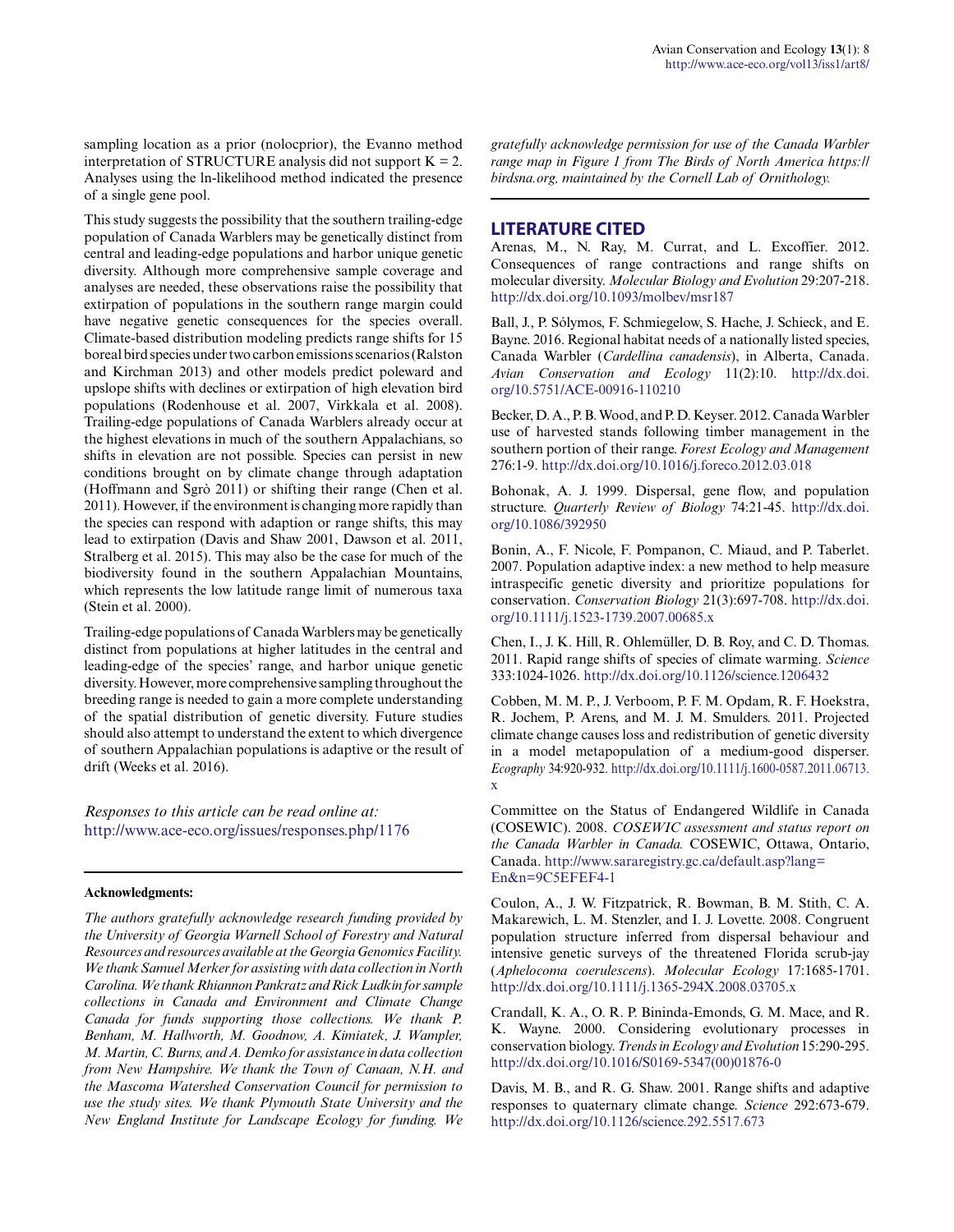Dawson, T. P., S. T. Jackson, J. I. House, I. C. Prentice, and G. M. Mace. 2011. Beyond predictions: biodiversity conservation in a changing climate. *Science* 332:53-58. [http://dx.doi.org/10.1126/](http://dx.doi.org/10.1126%2Fscience.1200303) [science.1200303](http://dx.doi.org/10.1126%2Fscience.1200303)

Earl, D. A., and B. M. vonHoldt. 2012. STRUCTURE HARVESTER: a website and program for visualizing STRUCTURE output and implementing the Evanno method. *Conservation Genetics Resources* 4:359-361. [http://dx.doi.](http://dx.doi.org/10.1007%2Fs12686-011-9548-7) [org/10.1007/s12686-011-9548-7](http://dx.doi.org/10.1007%2Fs12686-011-9548-7)

Eckert, C. G., K. E. Samis, and S. C. Lougheed. 2008. Genetic variation across species' geographical ranges: the centralmarginal hypothesis and beyond. *Molecular Ecology* 17:1170-1188. [http://dx.doi.org/10.1111/j.1365-294X.2007.03659.](http://dx.doi.org/10.1111%2Fj.1365-294X.2007.03659.x) [x](http://dx.doi.org/10.1111%2Fj.1365-294X.2007.03659.x)

Environment Canada. 2016. *Recovery strategy for the Canada Warbler (*Cardellina canadensis*) in Canada.* Species at Risk Act Recovery Strategy Series. Environment Canada, Ottawa, Ontario, Canada.

Evanno, G., S. Regnaut, and J. Goudet. 2005. Detecting the number of clusters of individuals using the software structure: a simulation study. *Molecular Ecology* 14:2611-2620. [http://dx.doi.](http://dx.doi.org/10.1111%2Fj.1365-294X.2005.02553.x) [org/10.1111/j.1365-294X.2005.02553.x](http://dx.doi.org/10.1111%2Fj.1365-294X.2005.02553.x) 

Excoffier, L., G. Laval, and S. Schneider. 2005. Arlequin (version 3.0): an integrated software package for population genetics data analysis. *Evolutionary Bioinformatics* 1:47-50. [http://dx.doi.](http://dx.doi.org/10.1177%2F117693430500100003) [org/10.1177/117693430500100003](http://dx.doi.org/10.1177%2F117693430500100003)

Faircloth, B. C. 2006. GMCONVERT: file conversion for GENEMAPPER output files. *Molecular Ecology Resources* 6:968-970. [http://dx.doi.org/10.1111/j.1471-8286.2006.01419.x](http://dx.doi.org/10.1111%2Fj.1471-8286.2006.01419.x)

Faircloth, B. C. 2008. MSATCOMMANDER: Detection of microsatellite repeat arrays and automated, locus-specific primer design. *Molecular Ecology Resources* 8:92-94. [http://dx.doi.](http://dx.doi.org/10.1111%2Fj.1471-8286.2007.01884.x) [org/10.1111/j.1471-8286.2007.01884.x](http://dx.doi.org/10.1111%2Fj.1471-8286.2007.01884.x)

Frankham, R. 2005. Genetics and extinction. *Biological Conservation* 126:131-140. [http://dx.doi.org/10.1016/j.biocon.2005.05.002](http://dx.doi.org/10.1016%2Fj.biocon.2005.05.002)

Fraser, D. J., and L. Bernatchez. 2001. Adaptive evolutionary conservation: towards a unified concept for defining conservation units. *Molecular Ecology* 10:2741-2752.

Goodnow, M. L., and L. R. Reitsma. 2011. Nest site selection of Canada Warblers (*Wilsonia canadensis*) in central New Hampshire. *Canadian Journal of Zoology* 89:1172-1177. [http://](http://dx.doi.org/10.1139%2Fz11-094) [dx.doi.org/10.1139/z11-094](http://dx.doi.org/10.1139%2Fz11-094)

Haché, S., P. Solymos, T. Fontaine, E. Bayne, S. Cumming, F. Schmiegelow, and D. Stralberg. 2014. *Analyses to support critical habitat identification for Canada Warbler, Olive-sided Flycatcher, and Common Nighthawk.* Technical Report for Environment Canada. Boreal Avian Modelling Project, Edmonton, Alberta, Canada.

Hallworth, M., A. Ueland, E. Anderson, J. D. Lambert, and L. Reitsma. 2008. Habitat selection and site fidelity in Canada Warblers (*Wilsonia canadensis*) in Central New Hampshire. *Auk* 125:880-888. [http://dx.doi.org/10.1525/auk.2008.07115](http://dx.doi.org/10.1525%2Fauk.2008.07115) 

Hampe, A., and R. J. Petit. 2005. Conserving biodiversity under climate change: the rear edge matters. *Ecology Letters* 8:461-467. [http://dx.doi.org/10.1111/j.1461-0248.2005.00739.x](http://dx.doi.org/10.1111%2Fj.1461-0248.2005.00739.x) 

Hewitt, G. M. 1996. Some genetic consequences of ice ages, and their role in divergence and speciation. *Biological Journal of the Linnean Society* 58:247-276. [http://dx.doi.org/10.1111/j.1095-8312.1996.](http://dx.doi.org/10.1111%2Fj.1095-8312.1996.tb01434.x) [tb01434.x](http://dx.doi.org/10.1111%2Fj.1095-8312.1996.tb01434.x)

Hewitt, G. M. 2004. Genetic consequences of climatic oscillations in the Quaternary. *Philosophical Transactions of the Royal Society B: Biological Sciences* 359:183-195. [http://dx.doi.org/10.1098/](http://dx.doi.org/10.1098%2Frstb.2003.1388) [rstb.2003.1388](http://dx.doi.org/10.1098%2Frstb.2003.1388)

Hoffmann, A. A., and C. M. Sgrò. 2011. Climate change and evolutionary adaptation. *Nature* 470:479-485. [http://dx.doi.](http://dx.doi.org/10.1038%2Fnature09670) [org/10.1038/nature09670](http://dx.doi.org/10.1038%2Fnature09670)

Holderegger, R., U. Kamm, and F. Gugerli. 2006. Adaptive vs. neutral genetic diversity: implications for landscape genetics. *Landscape Ecology* 21:797-807. [http://dx.doi.org/10.1007/](http://dx.doi.org/10.1007%2Fs10980-005-5245-9) [s10980-005-5245-9](http://dx.doi.org/10.1007%2Fs10980-005-5245-9) 

Hughes, J. B., G. C. Daily, and P. R. Ehrlich. 1997. Population diversity: its extent and extinction. *Science* 278:689-692. [http://](http://dx.doi.org/10.1126%2Fscience.278.5338.689) [dx.doi.org/10.1126/science.278.5338.689](http://dx.doi.org/10.1126%2Fscience.278.5338.689)

Kalinowski, S. T., M. L. Taper, and T. C. Marshall. 2007. Revising how the computer program CERVUS accommodates genotyping error increases success in paternity assignment. *Molecular Ecology* 16:1099-1106. [http://dx.doi.org/10.1111/j.1365-294X.2007.03089.](http://dx.doi.org/10.1111%2Fj.1365-294X.2007.03089.x) [x](http://dx.doi.org/10.1111%2Fj.1365-294X.2007.03089.x) 

Kamvar, Z. N., J. F. Tabima, and N. J. G. Grünwald. 2014. *Poppr*: an R package for genetic analysis of populations with clonal, partially clonal, and/or sexual reproduction. *PeerJ* 2:e281. [http://](http://dx.doi.org/10.7717%2Fpeerj.281) [dx.doi.org/10.7717/peerj.281](http://dx.doi.org/10.7717%2Fpeerj.281) 

Kearse, M., R. Moir, A. Wilson, S. Stones-Havas, M. Cheung, S. Sturrock, S. Buxton, A. Cooper, S. Markowitz, C. Duran, T. Thierer, B. Ashton, P. Meintjes, and A. Drummond. 2012. Geneious basic: an integrated and extendable desktop software platform for the organization and analysis of sequence data. *Bioinformatics* 28:1647-1649. [http://dx.doi.org/10.1093/bioinformatics/](http://dx.doi.org/10.1093%2Fbioinformatics%2Fbts199) [bts199](http://dx.doi.org/10.1093%2Fbioinformatics%2Fbts199) 

Keenan, K., P. McGinnity, T. F. Cross, W. W. Crozier, and P. A. Prodöhl. 2013. diveRsity: an R package for the estimation of population genetics parameters and their associated errors. *Methods in Ecology and Evolution* 4:782-788. [http://dx.doi.](http://dx.doi.org/10.1111%2F2041-210X.12067) [org/10.1111/2041-210X.12067](http://dx.doi.org/10.1111%2F2041-210X.12067) 

Langham, G. M., J. G. Schuetz, T. Distler, C. U. Soykan, and C. Wilsey. 2015. Conservation status of North American birds in the face of future climate change. *PLoS ONE* 10:e0135350. [http://dx.](http://dx.doi.org/10.1371%2Fjournal.pone.0135350) [doi.org/10.1371/journal.pone.0135350](http://dx.doi.org/10.1371%2Fjournal.pone.0135350)

Mason, S. C., G. Palmer, R. Fox, S. Gillings, J. K. Hill, C. D. Thomas, and T. H. Oliver. 2015. Geographical range margins of many taxonomic groups continue to shift polewards. *Biological Journal of the Linnean Society* 115:586-597. [http://dx.doi.](http://dx.doi.org/10.1111%2Fbij.12574) [org/10.1111/bij.12574](http://dx.doi.org/10.1111%2Fbij.12574) 

Matthews, S., R. O'Connor, L. R. Iverson, and A. M. Prasad. 2004. *Atlas of climate change effects in 150 bird species of the*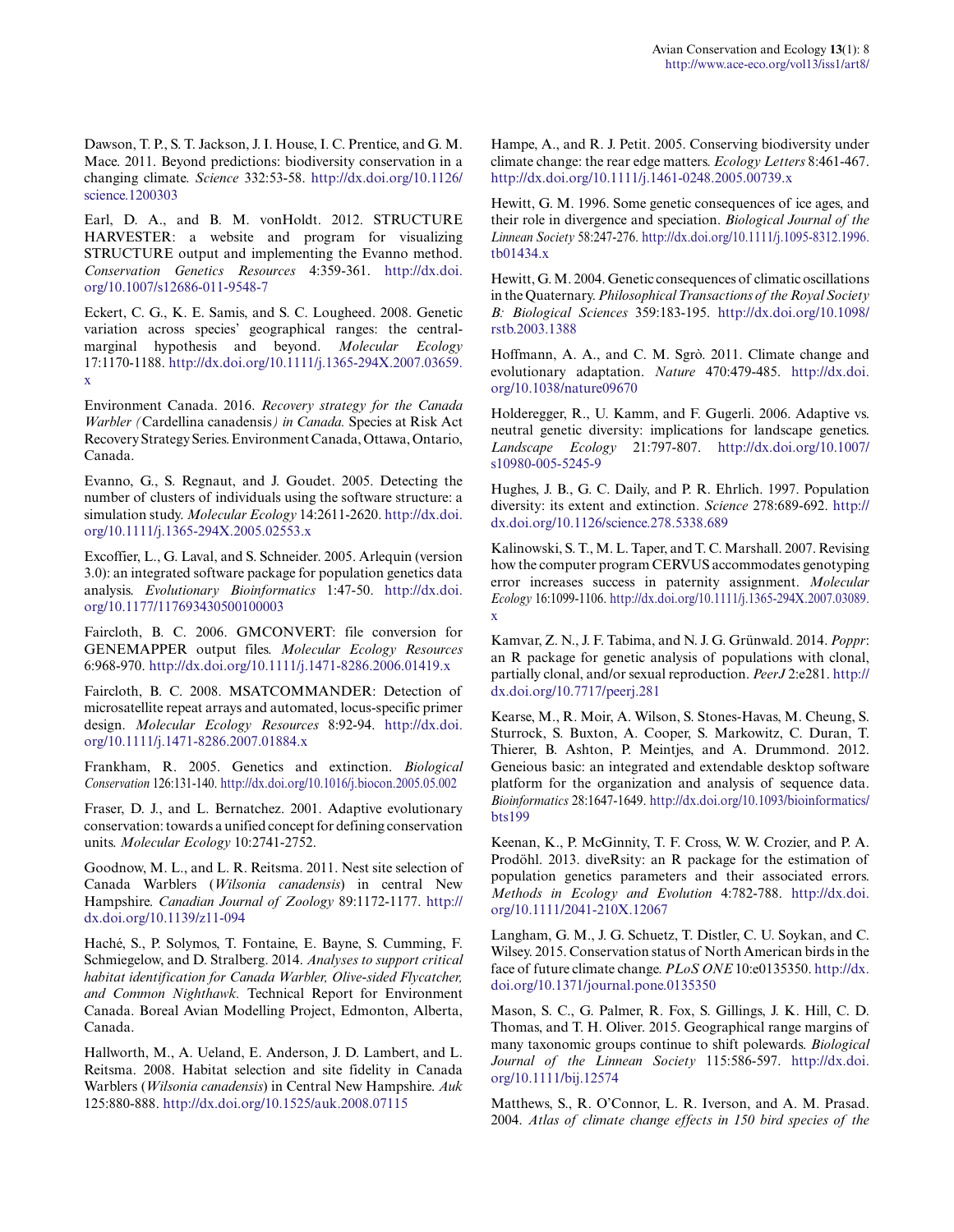*Eastern United States.* General Technical Report NE-318. U.S. Department of Agriculture, Forest Service, Northeastern Research Station, Newtown Square, Pennsylvania, USA.

McInerny, G. J., J. R. G. Turner, H. Y. Wong, J. M. J. Travis, and T. G. Benton. 2009. How range shifts induced by climate change affect neutral evolution. *Proceedings of the Royal Society B* 276:1527-1534. [http://dx.doi.org/10.1098/rspb.2008.1567](http://dx.doi.org/10.1098%2Frspb.2008.1567)

Moritz, C. 1994. Defining 'evolutionarily significant units' for conservation. *Trends in Ecology and Evolution* 9:373-375. [http://](http://dx.doi.org/10.1016%2F0169-5347%2894%2990057-4) [dx.doi.org/10.1016/0169-5347\(94\)90057-4](http://dx.doi.org/10.1016%2F0169-5347%2894%2990057-4) 

Parisod, C., and S. Joost. 2010. Divergent selection in trailingversus leading-edge populations of *Biscutella laevigata*. *Annals of Botany* 105:655-660. [http://dx.doi.org/10.1093/aob/mcq014](http://dx.doi.org/10.1093%2Faob%2Fmcq014) 

Parmesan, C. 2006. Ecological and evolutionary responses to recent climate change. *Annual Review of Ecology, Evolution and Systematics* 37:637-669. [http://dx.doi.org/10.1146/annurev.](http://dx.doi.org/10.1146%2Fannurev.ecolsys.37.091305.110100) [ecolsys.37.091305.110100](http://dx.doi.org/10.1146%2Fannurev.ecolsys.37.091305.110100)

Pauls, S. U., C. Nowak, M. Bálint, and M. Pfenninger. 2013. The impact of global climate change on genetic diversity within populations and species. *Molecular Ecology* 22:925-946. [http://](http://dx.doi.org/10.1111%2Fmec.12152) [dx.doi.org/10.1111/mec.12152](http://dx.doi.org/10.1111%2Fmec.12152)

Petit, R. J., I. Aguinagalde, J.-L. de Beaulieu, C. Bittkau, S. Brewer, R. Cheddadi, R. Ennos, S. Fineschi, D. Grivet, M. Lascoux, A. Mohanty, G. Muller-Starck, B. Demesure-Musch, A. Palme, J. P. Martin, S. Rendell, and G. G. Vendramin. 2003. Glacial refugia: hotspots but not melting pots of genetic diversity. *Science* 300:1563-1565. [http://dx.doi.org/10.1126/science.1083264](http://dx.doi.org/10.1126%2Fscience.1083264)

Pritchard, J. K., M. Stephens, and P. Donnelly. 2000. Inference of population structure using multilocus genotype data. *Genetics* 155:945-959.

Provan, J., and C. A. Maggs. 2012. Unique genetic variation at a species' rear edge is under threat from global climate change. *Proceedings of the Royal Society B* 279:39-47. [http://dx.doi.](http://dx.doi.org/10.1098%2Frspb.2011.0536) [org/10.1098/rspb.2011.0536](http://dx.doi.org/10.1098%2Frspb.2011.0536)

R Core Team. 2016. *R: a language and environment for statistical computing.* R Foundation for Statistical Computing, Vienna, Austria.

Ralston, J., and J. J. Kirchman. 2013. Predicted range shifts in North American boreal forest birds and the effect of climate change on genetic diversity in Blackpoll Warblers (*Setophaga striata*). *Conservation Genetics* 14:543-555. [http://dx.doi.](http://dx.doi.org/10.1007%2Fs10592-012-0418-y) [org/10.1007/s10592-012-0418-y](http://dx.doi.org/10.1007%2Fs10592-012-0418-y)

Raymond, M., and F. Rousset. 1995. GENEPOP (Version 1.2): Population genetics software for exact tests and ecumenicism. *Journal of Heredity* 86:248-249. [http://dx.doi.org/10.1093/](http://dx.doi.org/10.1093%2Foxfordjournals.jhered.a111573) [oxfordjournals.jhered.a111573](http://dx.doi.org/10.1093%2Foxfordjournals.jhered.a111573) 

Reitsma, L., M. Goodnow, M. T. Hallworth, and C. J. Conway. 2010. Canada Warbler (*Cardellina canadensis)*. In P. G. Rodewald, editor. *The birds of North America*. Cornell Lab of Ornithology, Ithaca, New York, USA. [online] URL: [https://](https://birdsna.org/Species-Account/bna/species/canwar/introduction) [birdsna.org/Species-Account/bna/species/canwar/introduction](https://birdsna.org/Species-Account/bna/species/canwar/introduction) 

Rodenhouse, N. L., S. N. Matthews, K. P. Mcfarland, J. D. Lambert, L. R. Iverson, A. Prasad, T. S. Sillett, and R. T. Holmes. 2007. Potential effects of climate change on birds of the northeast. *Mitigation and Adaptation Strategies for Global Change* 13:517-540. [http://dx.doi.org/10.1007/s11027-007-9126-1](http://dx.doi.org/10.1007%2Fs11027-007-9126-1)

Rosenberg, N. A., T. Burke, K. Elo, M. W. Feldman, P. J. Freidlin, M. A. M. Groenen, J. Hillel, A. Maki-Tanila, M. Tixier-Boichard, A. Vignal, K. Wimmers, and S. Weigend. 2001. Empirical evaluation of genetic clustering methods using multilocus genotypes from 20 chicken breeds. *Genetics* 159:699-713.

Sauer, J. R., J. E. Hines, J. E. Fallon, K. L. Pardieck, D. J. Ziolkowski, Jr., and W. A. Link. 2014. The North American breeding bird survey, results and analysis 1966–2013. Version 01.30.2015. U.S. Geological Survey Patuxent Wildlife Research Center, Laurel, Maryland, USA.

Stein, B. A., L. S. Kutner, and J. S. Adams. 2000. Biodiversity: our precious heritage. Pages 119-158 *in* B. A. Stein, L. S. Kutner, and J. S. Adams, editors. *Precious heritage: the status of biodiversity in the United States*. The Nature Conservancy and Association for Biodiversity Information. Oxford University Press, New York, New York, USA.

Stralberg, D., S. M. Matsuoka, A. Hamann, E. M. Bayne, P. Sólymos, F. K. A. Schmiegelow, X. Wang, S. G. Cumming, and S. J. Song. 2015. Projecting boreal bird responses to climate change: the signal exceeds the noise. *Ecological Applications* 25:52-69. [http://dx.doi.org/10.1890/13-2289.1](http://dx.doi.org/10.1890%2F13-2289.1)

Stralberg, D., S. M. Matsuoka, C. M. Handel, F. K. A. Schmiegelow, A. Hamann, and E. M. Bayne. 2017. Biogeography of boreal passerine range dynamics in western North America: past, present, and future. *Ecography* 40:1050–1066 [http://dx.doi.](http://dx.doi.org/10.1111/ecog.02393) [org/10.1111/ecog.02393](http://dx.doi.org/10.1111/ecog.02393)

Temple, H. J., J. I. Hoffman, and W. Amos. 2006. Dispersal, philopatry and intergroup relatedness: fine-scale genetic structure in the White-breasted Thrasher, *Ramphocinclus brachyurus*. *Molecular Ecology* 15:3449-3458. [http://dx.doi.org/10.1111/](http://dx.doi.org/10.1111%2Fj.1365-294X.2006.03006.x) [j.1365-294X.2006.03006.x](http://dx.doi.org/10.1111%2Fj.1365-294X.2006.03006.x) 

Tumas, H. R., B. M. Shamblin, M. S. Woodrey, and C. J. Nairn. 2017. Microsatellite markers for population studies of the salt marsh species *Juncus roemerianus* (Juncaceae). *Applications in Plant Sciences* 5(3):1600141. [http://dx.doi.org/10.3732/apps.1600141](http://dx.doi.org/10.3732%2Fapps.1600141) 

Tzedakis, P., I. T. Lawson, M. R. Frogley, G. M. Hewitt, and R. C. Preece. 2002. Buffered tree population changes in a Quaternary refugium: evolutionary implications. *Science* 297:2044-2047. [http://dx.doi.org/10.1126/science.1073083](http://dx.doi.org/10.1126%2Fscience.1073083)

Virkkala, R., R. K. Heikkinen, N. Leikola, and M. Luoto. 2008. Projected large-scale range reductions of northern-boreal land bird species due to climate change. *Biological Conservation* 141:1343-1353. [http://dx.doi.org/10.1016/j.biocon.2008.03.007](http://dx.doi.org/10.1016%2Fj.biocon.2008.03.007) 

Vucetich, J. A., and T. A. Waite. 2003. Spatial patterns of demography and genetic processes across the species' range: null hypotheses for landscape conservation genetics. *Conservation Genetics* 4:639-645. [http://dx.doi.org/10.1023/A:1025671831349](http://dx.doi.org/10.1023%2FA%3A1025671831349) 

Walsh, J., A. I. Kovach, K. J. Babbitt, and K. M. O. Brien. 2012. Fine-scale population structure and asymmetrical dispersal in an obligate salt-marsh passerine, the Saltmarsh Sparrow (*Ammodramus caudacutus*). *Auk* 129:247-258. [http://dx.doi.](http://dx.doi.org/10.1525%2Fauk.2012.11153) [org/10.1525/auk.2012.11153](http://dx.doi.org/10.1525%2Fauk.2012.11153)